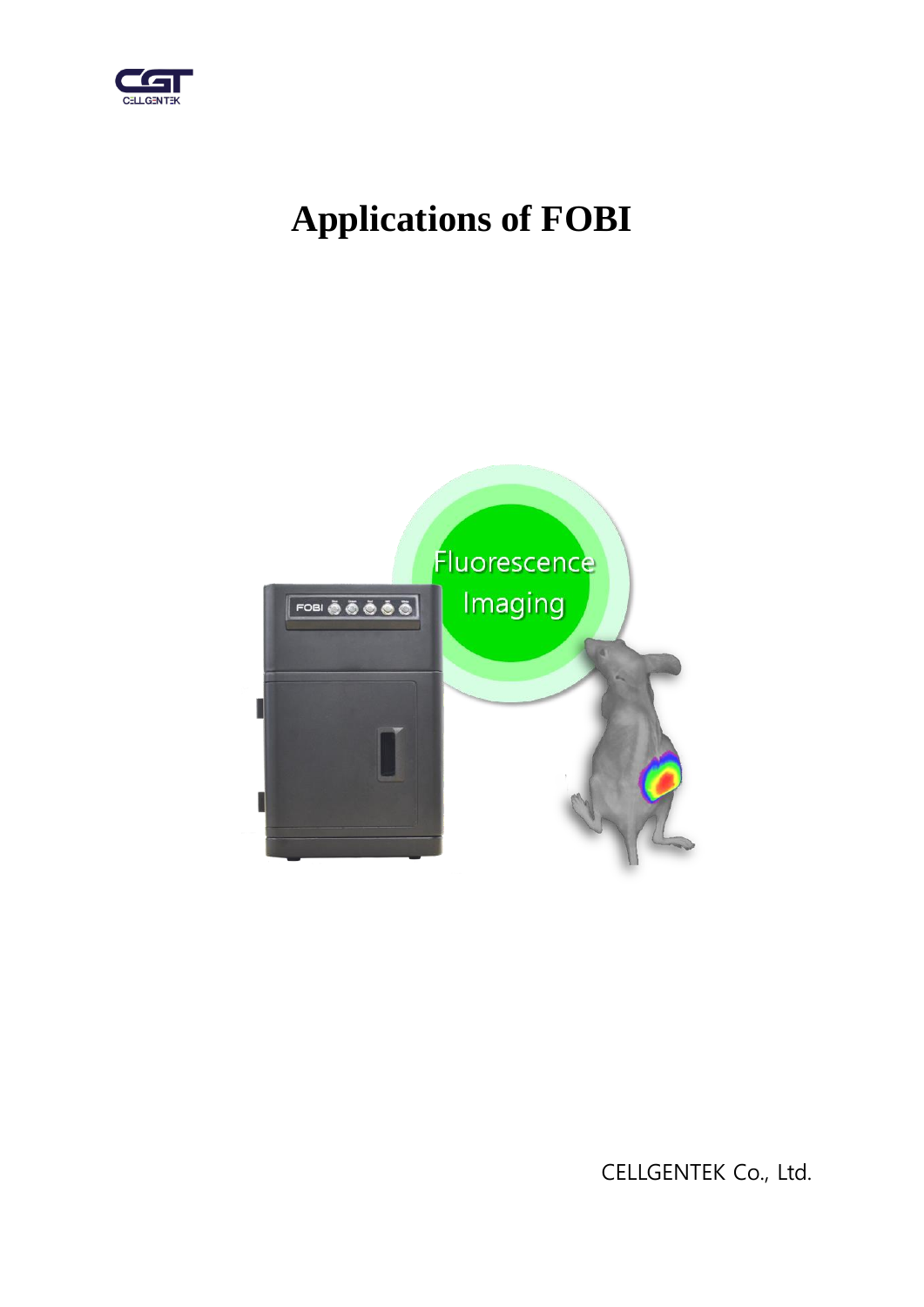

## **1. Tumorization**

The first application of In Vivo Imaging is Tumorization. With traditional tumor sizing, weighing and measuring the tumor is very subjective, so the data may not be accurate.

Fluorescence imaging is an excellent method for objective research data. We can get quantitative data through tumorization imaging analysis from a fluorescent gene inserted in a stable cell line.

The best method to insert the fluorescent into the tumor cell is using the Lenti-virus. You can insert the fluorescent gene using plasmid or another virus, but the Lenti-virus method is

the strongest. And the cell lines have to express GFP 100 percent. The degree of fluorescence is gradually reduced when non GFP cells are mixed in because non GFP cells proliferate faster than GFP cells.

In Vivo imaging is more difficult than In Vitro imaging because the skin. Fluorescence should be strong when conducting an In Vivo experiment. We recommend eGFP, cop-GFP and Turbo-GFP.

The cell line must be confirmed the fluorescent expression level by FOBI. GFP should be adequately expressed to get a fluorescent image in the suspended cells in the microtube.

The first step of In Vivo is a subcutaneous experiment. Tumor target tissue is varied, but it is good to determine the anti-cancer effect subcutaneously first. There are many variables in the target tissue experiment. And there are many variables under the skin in optical terms. An experiment on real



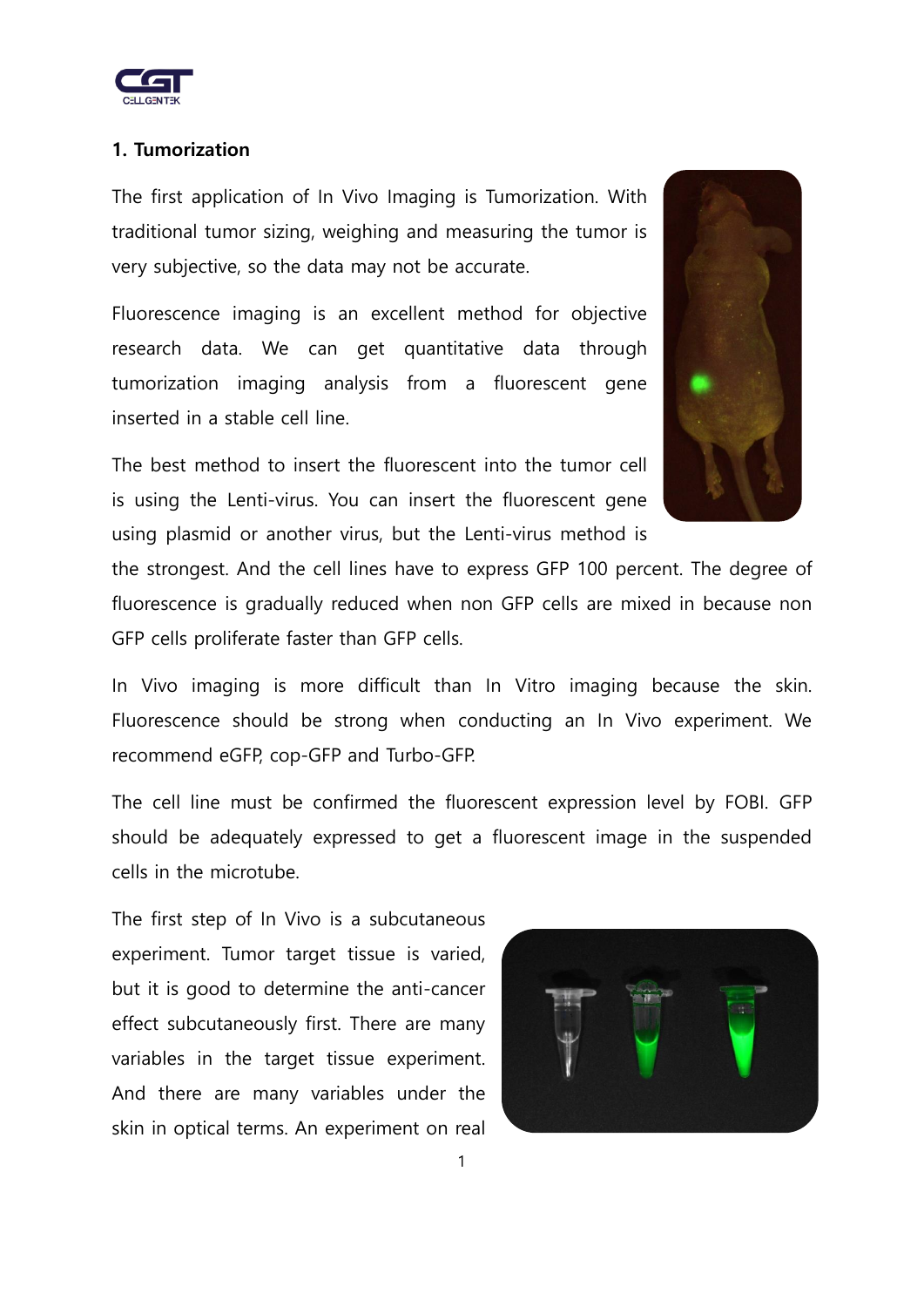

target tissue after the subcutaneous experiment is very strong evidence for an anti-cancer effect.

Images obtained by FOBI can be quantified by read intensity. The quantitative value should use integrated density reflected in the area (pixel number) and intensity. (Integrated density = area x intensity)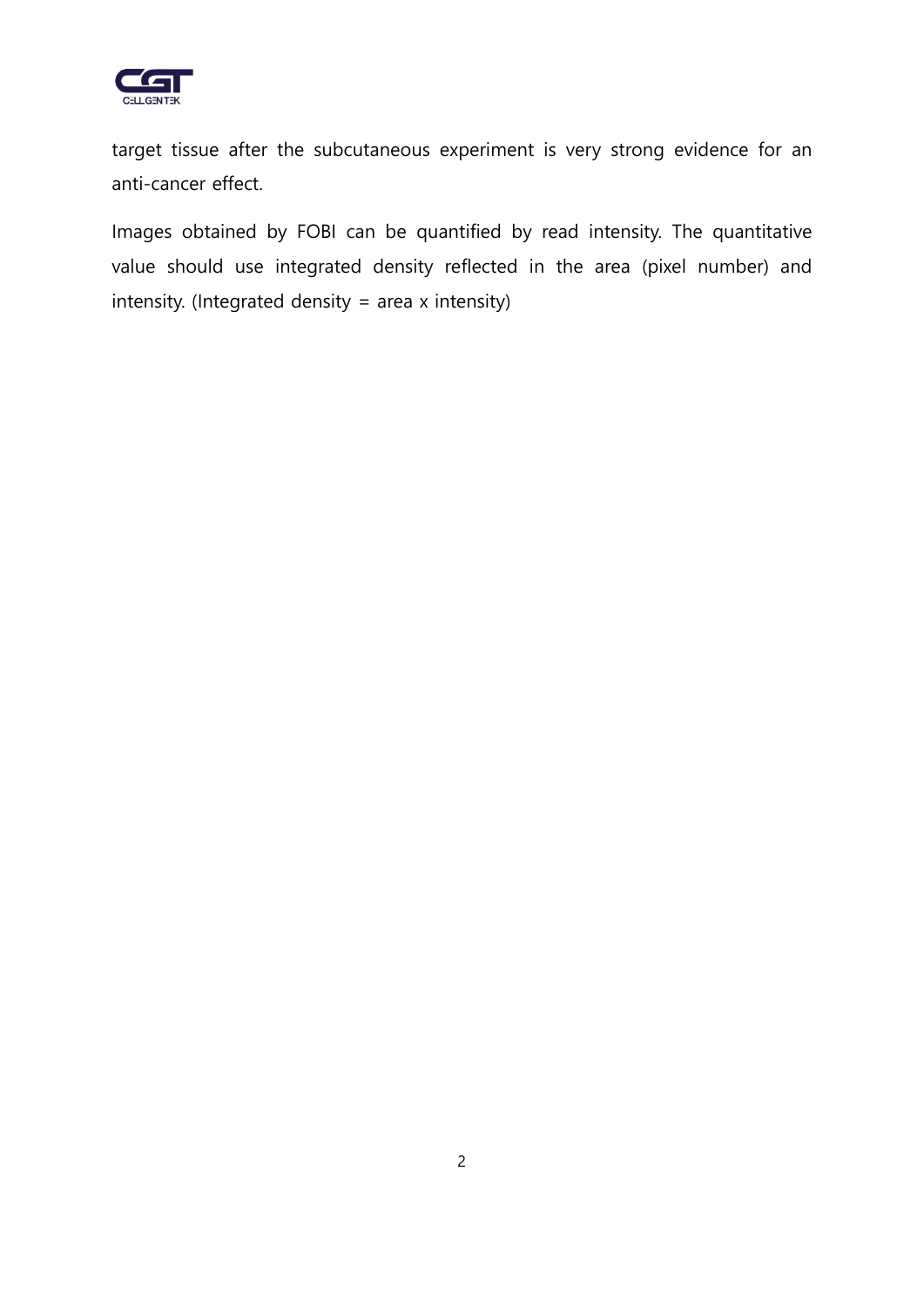

## **2. Stem cell tracking**

In Vivo imaging experiments started in the tumor research field, but recently In Vivo imaging is in demand in the stem cell research field. It caused many people have a lot of interest in cell therapy.

Unlike tumors, it is difficult to insert a fluorescent gene into the stem cell. Stem cell characteristics could change when a foreign gene is inserted. Stem cells have the ability to differentiate into various cell types, but by inserting a foreign gene, stem cells' differentiation ability may be lost. Therefore, stem cells are stained using a physicochemical method.



The physicochemical stain method presents problems also. Fluorescence particles may change stem cells' character, and fluorescent dye may have toxicity. But, it depends on the kind of stem cells, so we have to find the optimal staining method for the particular stem cells and then we can do the In Vivo imaging experiment.

Like the anti-tumor effect experiment, the staining level should be confirmed by FOBI. The fluorescence level should be checked before inject into the animal. The expression level could checked in a microtube.

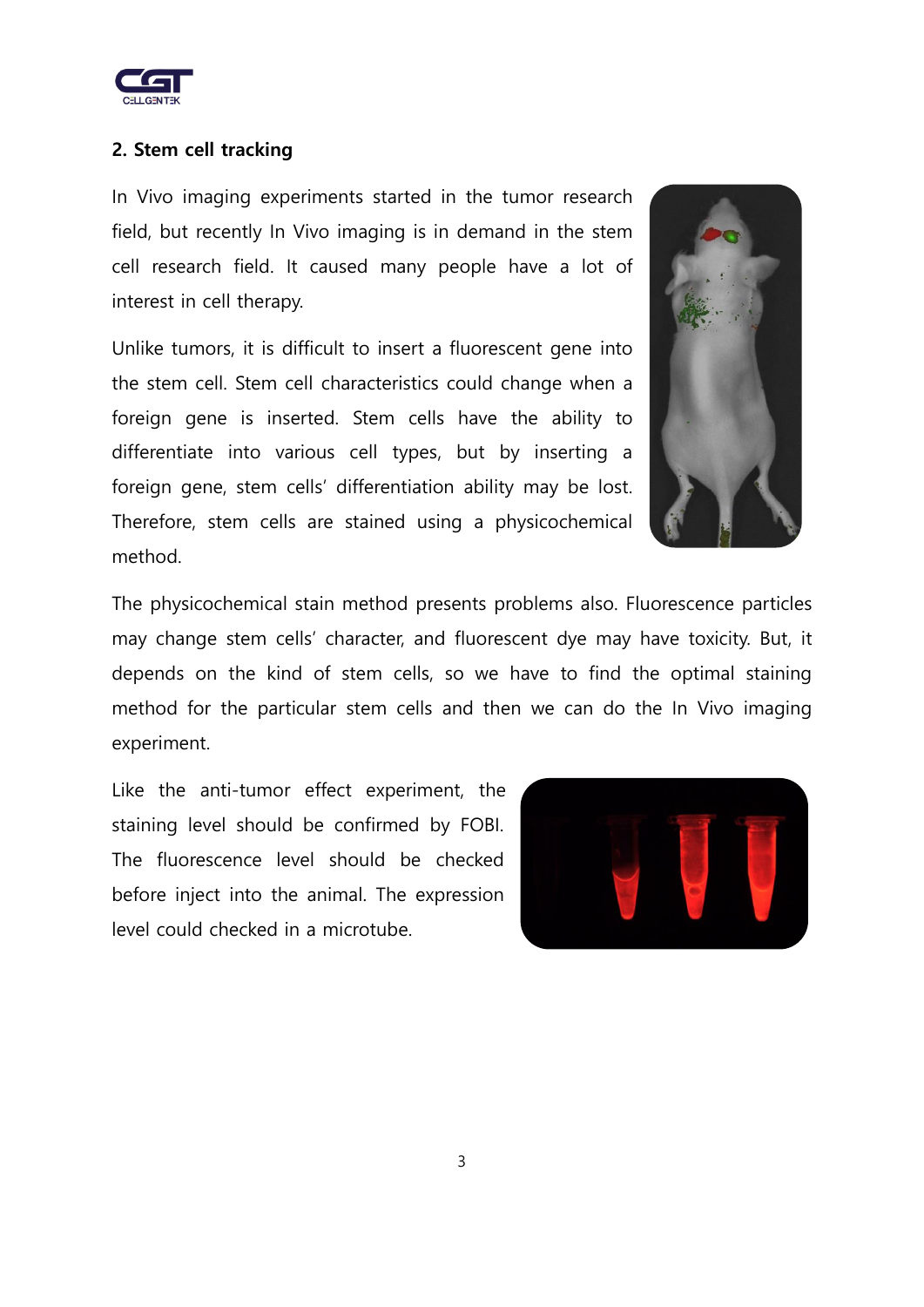

In stem cell In Vivo experiments, cell number is not enough, so efficiency is very



important. Brightness, transmission of fluorescent dye and autofluorescence of the animal skin determines the efficiency. Animal skins have very strong auto-fluorescence in green and red. The auto-fluorescence can be removed after the fluorescence image is acquired. But it is better to use a wavelength that has a low auto-fluorescence level, so NIR (near infra-red) has attracted the attention of stem cell researchers. FOBI has two channels of NIR, "Red channel" and "NIR channel". The Red channel light source

excites with 630nm and the emission filter is a 725nm long-pass filter. The NIR channel light source excites with 730nm and the emission filter is an 825nm longpass filter.



There is very low auto-fluorescence under the Red channel, but the stool has auto-fluorescence. The auto-fluorescence could be reduced by starvation. The NIR channel has lower auto-fluorescence than the Red channel, but the brightness and efficiency

of the camera is lower. Therefore, researchers have to pretest for optimal fluorescence dye and channel. If you get an image with the Red channel of FOBI, the signal is shown in red. If you use the NIR channel of FOBI, the signal is shown in violet.

When observing the stained stem cells In Vivo, closer to the skin surface looks good. If there is no obstacle, such as the liver, intestine or brain, the fluorescence signal can be obtained easily. But, it is difficult to get a fluorescence signal of tissue away from the skin like the lungs and heart. There are many obstacles such as muscle, fat and

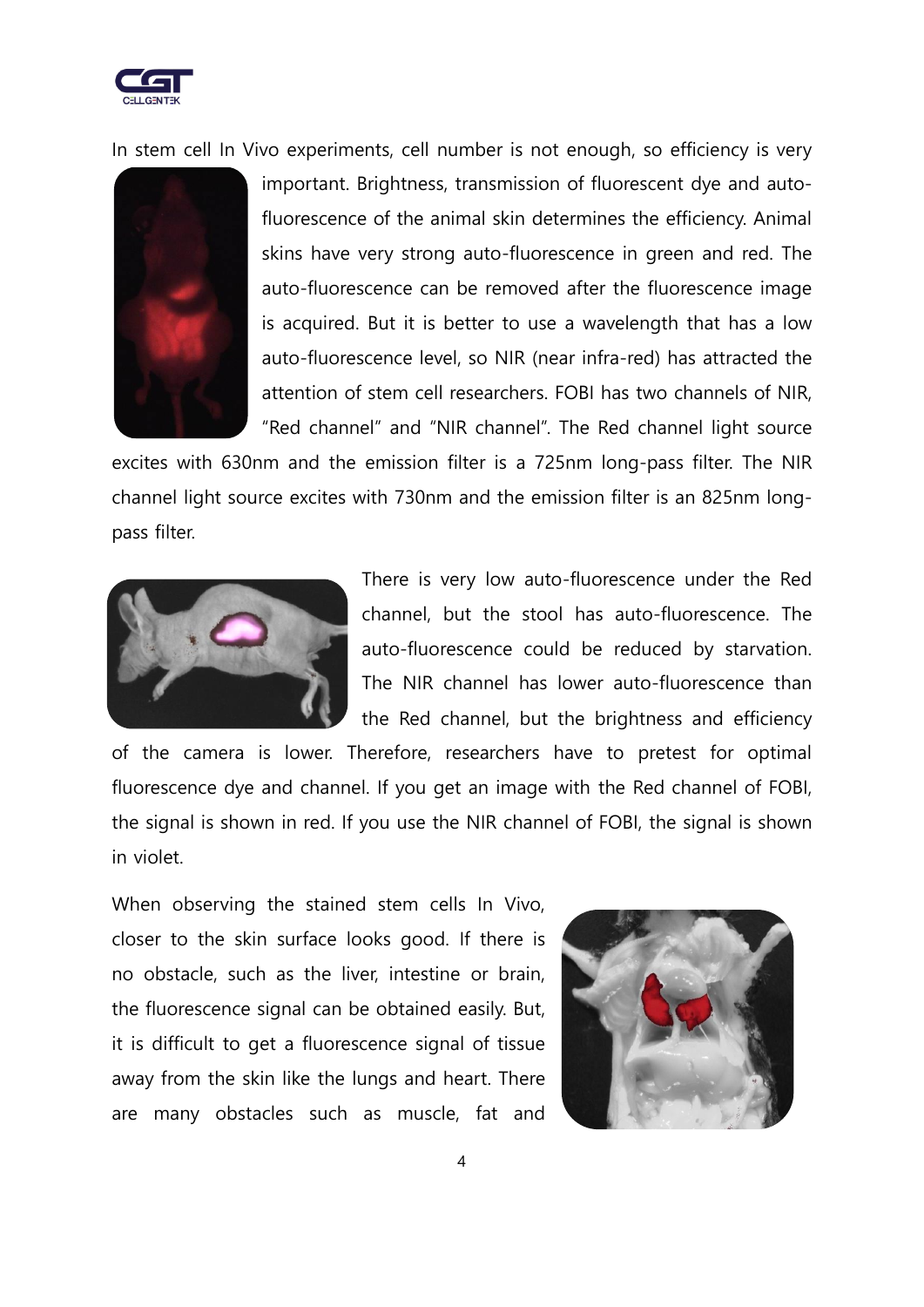

variable membranes. In this case the animal should be sacrificed at the end point of the experiment. Or an Ex Vivo experiment is good for this case.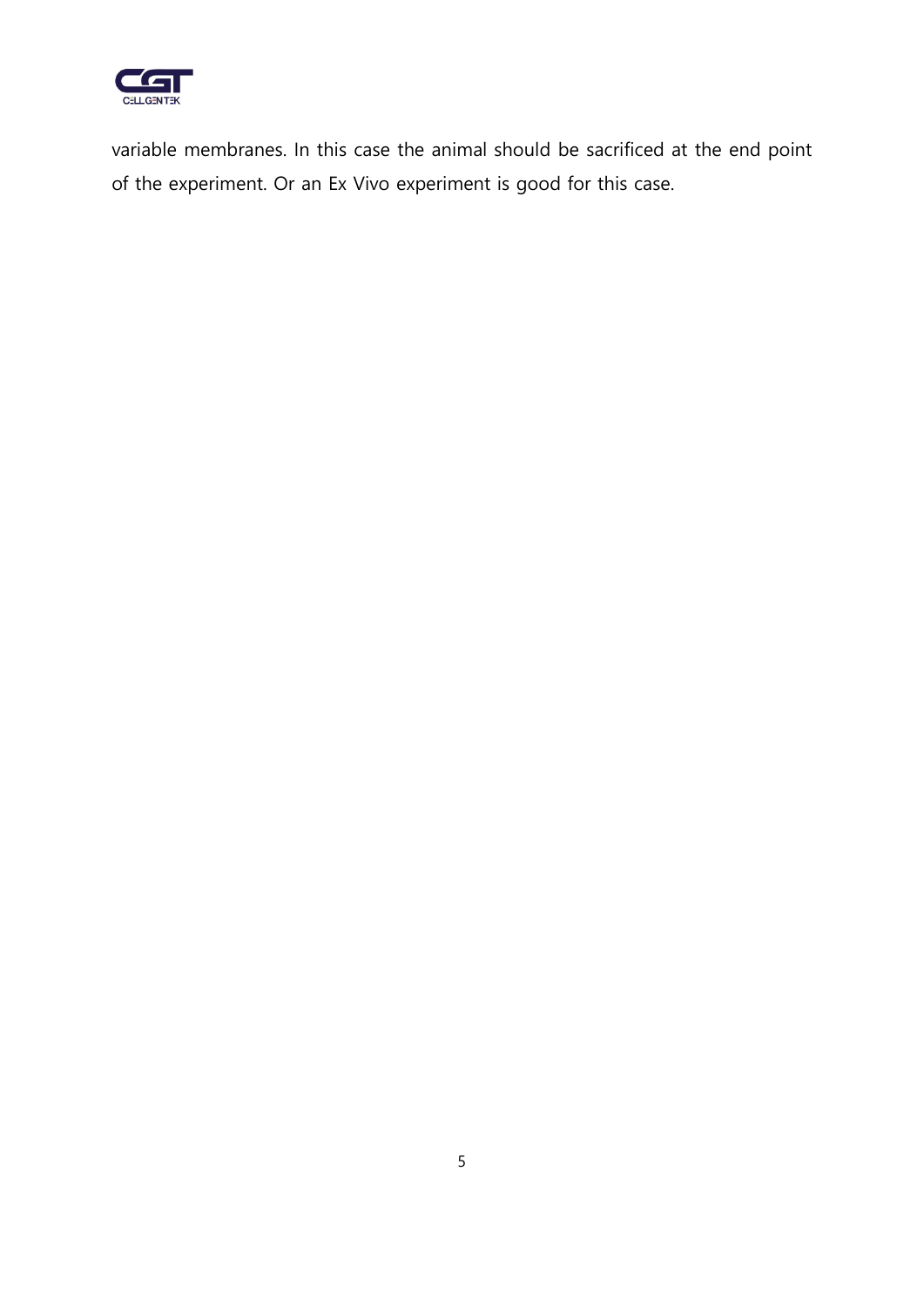

## **3. DDS**

DDS (drug delivery system) is attracting great interest as a stem cell. To determine whether a drug is moved to the desired target tissue is very important. Tracking the drug with fluorescence is helpful for DDS research.



The fluorescent image of DDS has attracted attention from two perspectives. The first is, "How does an injected drug spread in the body?" and second, "How and where does the injected drug accumulate?"

The first image is that how much the drug spreads in the body, that is, how much fluorescence exists in the blood. In this case, the fluorescence tends to be mistaken as fluorescence from whole body. However, in practice, the fluorescence is from capillary and is placed on the skin. The fluorescent signal is not intended to take the light from the fluorescent source in the target tissue. The image shows the signal projecting light onto the skin surface after a number of optical phenomena (bend, diffraction, reflection ...). If the fluorescence spreads on the body, the light from the capillaries and skin will be strongest. So, fluorescence seen in the whole body in the initial time is from the skin surface.

Fluorescence gradually moves toward the target tissue over time, and appears increasingly strong in the target tissue. On the contrary, the fluorescence of the whole body is reduced because the exiting and accumulating fluorescence is increased.

As in a stem cell experiment fluorescence is strong closer to the skin, it is difficult to get an image from the signal in deeper located tissues such as the heart and lungs. In this case, to get the images, animals have to be sacrificed. Or Ex Vivo data is better.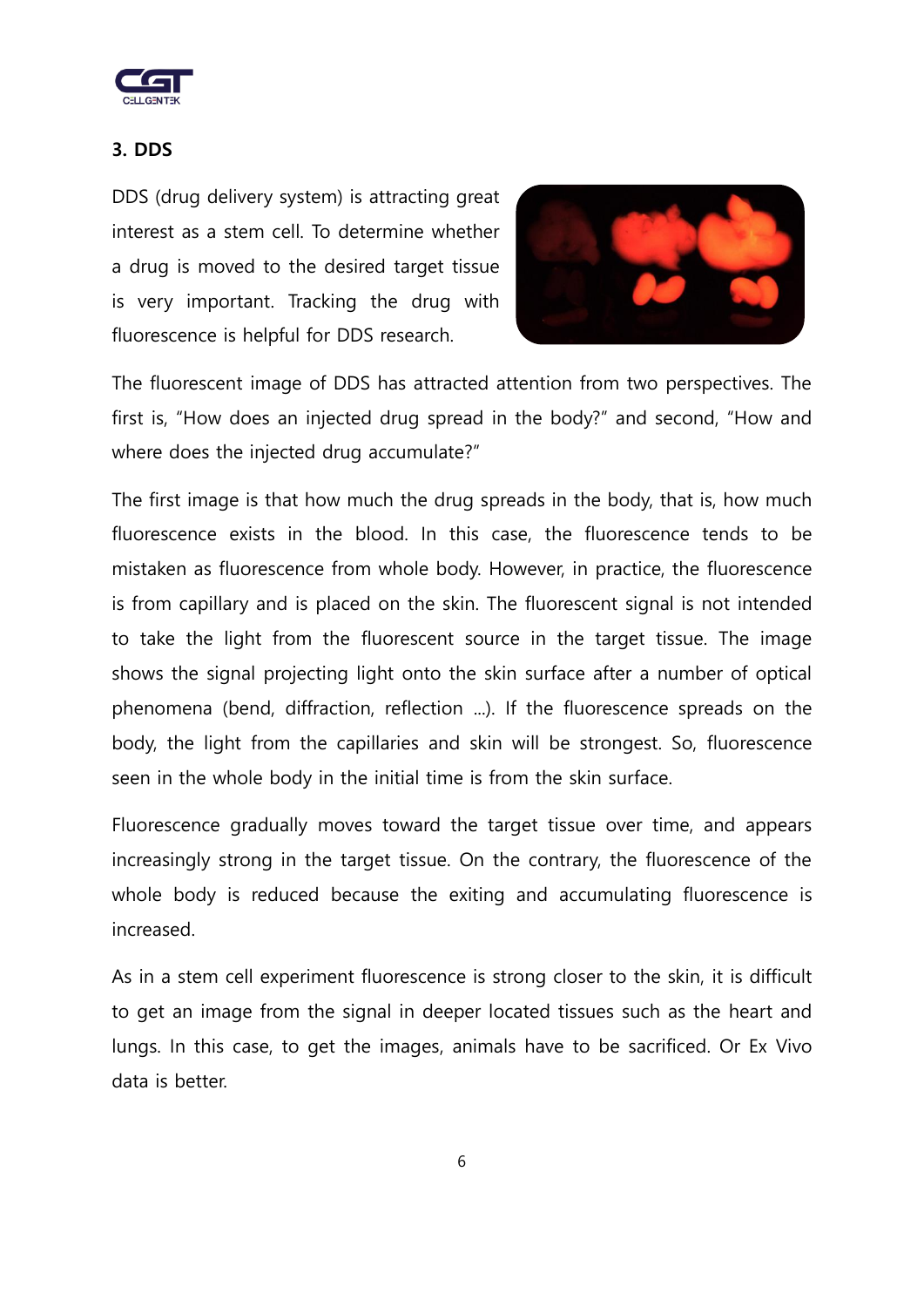

#### **4. Plant**

The fluorescent images can be obtained from plants such as GFP. GFP expression can be observed in tissue such as seeds, roots and leaves.

Auto-fluorescence is not a limiting factor in the seeds and roots because there is no chlorophyll. However, because seeds and roots have a white color there is the possibility that reflected excitation light could be detected. So it should be compared with a negative control.



Very strong auto-fluorescence comes from leaves' chlorophyll. The autofluorescence has a red color. But the red auto-fluorescence overwrites the GFP signal. In this case the GFP signal can be obtained clearly by removing the red wavelength using the cyan filter.



Chlorophyll is a problem when the GFP images obtained. But it is useful for other purposes. Chlorophyll is expressed in most of the leaves by presence of the chloroplasts. You can determine the physical condition by using the autofluorescence of chlorophyll. That is, if the expression levels are abnormal, the health status of the leaf can be considered abnormal.